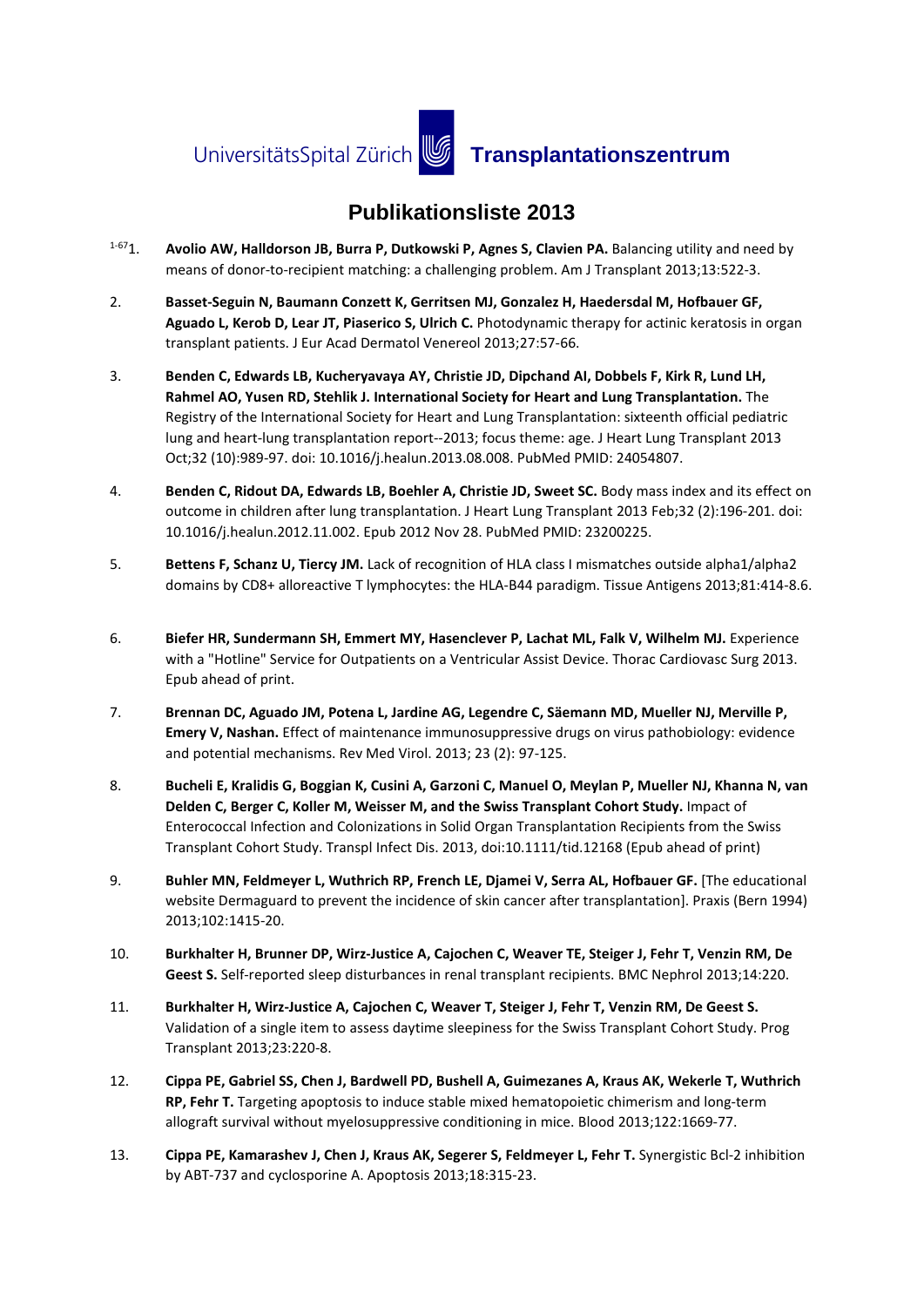- 14. **Dipchand AI, Kirk R, Edwards LB, Kucheryavaya AY, Benden C, Christie JD, Dobbels F, Lund LH, Rahmel AO, Yusen RD, Stehlik J. International Society for Heart and Lung Transplantation.** The Registry of the International Society for Heart and Lung Transplantation: sixteenth official pediatric heart transplantation report--2013; focus theme: age. J Heart Lung Transplant 2013 Oct;32 (10):979- 88. doi: 10.1016/j.healun.2013.08.005. PubMed PMID: 24054806.
- 15. **Djerbi N, Dziunycz PJ, Reinhardt D, Iotzova-Weiss G, Hafner J, Lauchli S, French LE, Hofbauer GF.** Influence of cyclosporin and prednisolone on RAGE, S100A8/A9, and NFkappaB expression in human keratinocytes. JAMA Dermatol 2013;149:236-7.
- 16. **Dutkowski P, Schlegel A, de Oliveira M, Mullhaupt B, Neff F, Clavien PA.** HOPE for human liver grafts obtained from donors after cardiac death. J Hepatol 2013.
- 17. **Dutkowski P, Schlegel A, Müllhaupt B, Clavien PA.** Reply to: "The Balance of Risk Score for Allocation in Liver Transplantation". Annals of Surgery 2013:Epub ahead of print.
- 18, **Dziunycz PJ, Lazarova Z, Duncan N, Wong S, Neuburg M, Hofbauer GF, Olasz EB.** EGFRvIII expression in squamous cell carcinoma of the skin. JAMA Dermatol 2013;149:1240-2.
- 19 **Eisenberger U, Wuthrich RP, Bock A, Ambuhl P, Steiger J, Intondi A, Kuranoff S, Maier T, Green D, DiCarlo L, Feutren G, De Geest S.** Medication adherence assessment: high accuracy of the new Ingestible Sensor System in kidney transplants. Transplantation 2013;96:245-50.
- 20. **Erne BV, Jungraithmayr W, Buschmann J, Arni S, Weder W, Inci I.** Effect of N-acetylcysteine on acute allograft rejection after rat lung transplantation. Ann Thorac Surg 2013 Mar;95 (3):1021-7. doi:10.1016/j.athoracsur.2012.11.008. Epub 2013 Jan 11. PubMed PMID: 23313471.
- 21. **Frohlich GM, Enseleit F, Wolfrum M, von Babo M, Frank M, Berli R, Hermann M, Holzmeister J, Noll G, Luscher TF, Ruschitzka F, Rufibach K, Wilhelm M, Falk V.** Response to letters regarding article, "statins and the risk of cancer after heart transplantation". Circulation 2013;127:e442.
- 22. **Frohlich GM, Holzmeister J, Hubler M, Hubler S, Wolfrum M, Enseleit F, Seifert B, Hurlimann D, Lehmkuhl HB, Noll G, Steffel J, Falk V, Luscher TF, Hetzer R, Ruschitzka F.** Prophylactic implantable cardioverter defibrillator treatment in patients with end-stage heart failure awaiting heart transplantation. Heart 2013;99:1158-65.
- 23. **Gerull S, Stern M, Ben Aissa A, Manz MG, Schanz U, Stussi G, Chalandon Y, Passweg J, Mohty B.** Allo-SCT for multiple myeloma in the era of novel agents: a retrospective study on behalf of Swiss Blood SCT. Bone Marrow Transplant 2013;48:408-13.
- 24. **Goetti R, Baumueller S, Alkadhi H, Clavien P-A, Schiesser M, Pfammatter T, Hunziker R, Puippe G.**  Diagnostic performance of a non-contrast-enhanced magnetic resonance imaging protocol for potential living related kidney donors. Academic Radiology 2013;20:393-400.
- 25. **Greiner M, Cusini A, Ruesch M, Schiesser M, Ledergerber B, Fehr T, Mueller NJ.** A Stringent Preemptive Protocol Reduces Cytomegalovirus Disease In The First Sixth Months After Kidney Transplantation. Infection. 2012; 40(6): 669.75.
- 26. **Hässig A, Roos M, Etter A, Bossart W, Mueller NJ, Schiesser M, Wüthrich R, Fehr T.** Association of BK viremia with HLA-mismatches and acute rejections, but not with type of immunosuppression. Transpl Infect Dis. 2013 Oct 18. doi: 10.1111/tid.12153. (Epub ahead of print)
- 27. **Hausmann M, Rechsteiner T, Caj M, Benden C, Fried M, Boehler A, Rogler G.** A new heterotopic transplant animal model of intestinal fibrosis. Inflamm Bowel Dis 2013 Oct;19 (11): 2302-14. doi: 10.1097/MIB.0b013e3182a6a0F3. PubMed PMID: 24013360.
- 28. **Hofbauer G.** [Phototherapy and carcinogenesis]. Hautarzt 2013;64:349-53.
- 29. **Humar B, Raptis DA, Weber A, Graf R, Clavien PA, Tian Y.** Sewed revascularization for arterialized liver transplantation in mice. Journal of Surgical Research 2013;184:e1-7.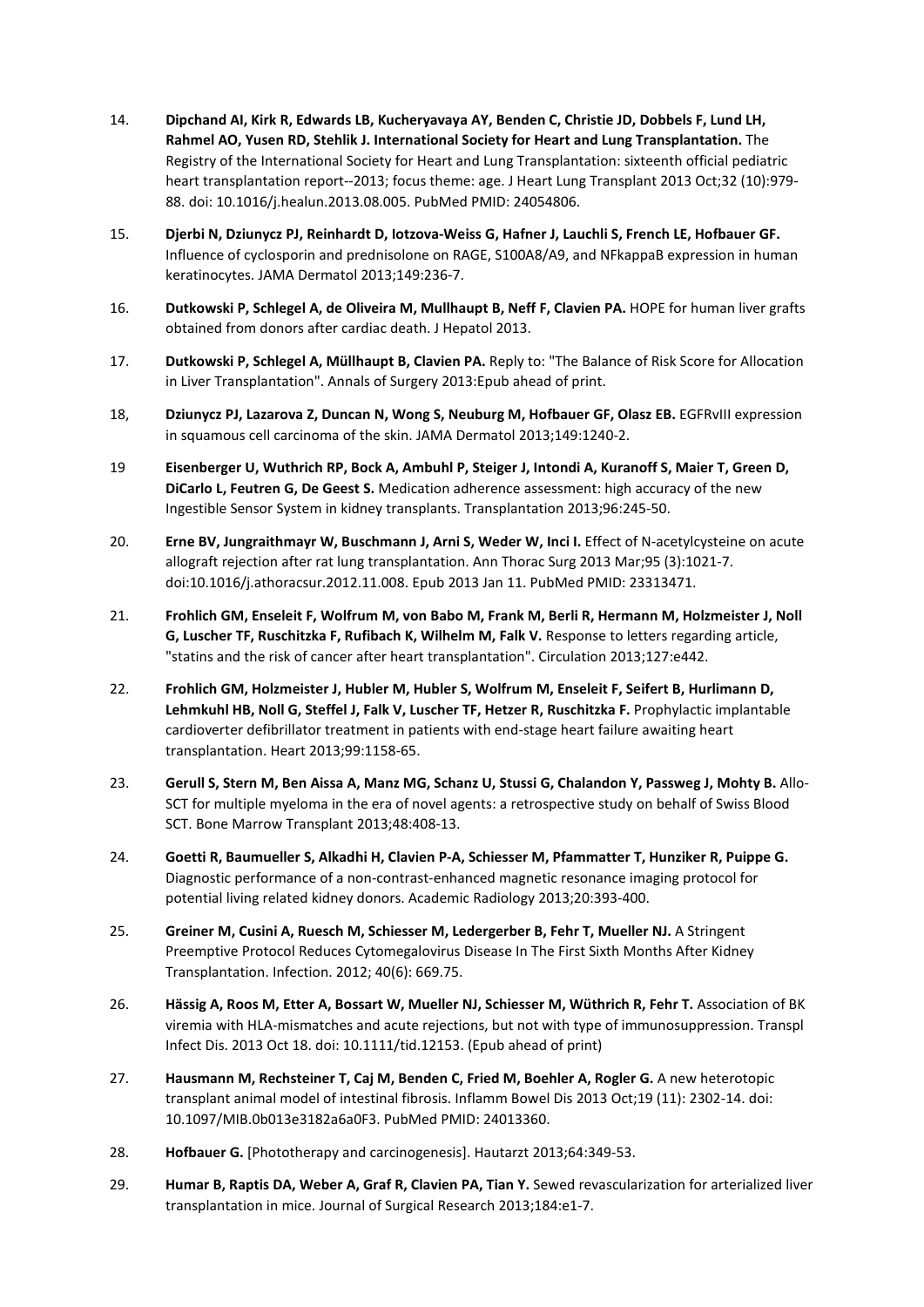- 30. **Inci I, Benden C, Kestenholz P, Hillinger S, Schneiter D, Ganter M, Bechir M, Grunenfelder J, Weder W.** Simultaneous bilateral lobar lung transplantation: one donor serves two recipients. Ann Thorac Surg 2013 Sep;96 (3)::e69-71. doi:10.1016/j.athoracsur.2013.02.062. PubMed PMID: 23992734.
- 31. **Inci I, Hillinger S, Arni S, Jungraithmayr W, Inci D, Vogt P, Leskosek B, Hansen G, Weder W.**

Surfactant improves graft function after gastric acid-induced lung damage in lung transplantation. Ann Thorac Surg 2013 Mar;95 (3):1013-9. doi: 10.1016/j.athoracsur.2012.10.027. Epub 2012 Dec 20. PubMed PMID: 23261115.

- 32. **Inci I, Hillinger S, Arni S, Kaplan T, Inci D, Weder W.** Reconditioning of an injured lung graft with intrabronchial surfactant instillation in an ex vivo lung perfusion system followed by transplantation. J Surg Res 2013 Oct;184 (2):1143-9. doi: 10.1016/j.jss.2013.04.043. Epub 2013 May 13. PubMed PMID: 23706563.
- 33. **Inci I, Schuurmans MM, Boehler A, Weder W.** Zurich University Hospital lung transplantation programme: update 2012. Swiss Med Wkly. 2013 Aug 22;143:w13836. doi: 10.4414/smw.2013.13836. PubMed PMID: 23986418.
- 34. **Inci I, Schuurmans MM, Kestenholz P, Schneiter D, Hillinger S, Opitz I, Boehler A, Weder W.** Longterm outcomes of bilateral lobar lung transplantation. Eur J Cardiothorac Surg 2013;43:1220-5.
- 35. **Jenni F, Riethmuller S, Wuthrich RP**. Significance of urine diagnostic tests after renal transplantation. Kidney Blood Press Res 2013;37:116-23.
- 36. **Jungraithmayr W, Codarri L, Bouchaud G, Krieg C, Boyman O, Gyulveszi G, Becher B, Weder W, Munz C.** Cytokine complex-expanded natural killer cells improve allogeneic lung transplant function via depletion of donor dendritic cells. Am J Respir Crit Care Med 2013 Jun 15;187 (12):1349-59. doi:10.1164/rccm.201209-17490C. PubMed PMID: 23590269;PubMed Central PMCID: PMC3734612.
- 37. **Jungraithmayr W, Jang JH, Schrepfer S, Inci I, Weder W.** Small animal models of

experimental obliterative bronchiolitis. Am J Respir Cell Mol Biol. 2013

Jun;48(6):675-84. doi: 10.1165/rcmb.2012-0379TR. Review. PubMed PMID: 23392572.

38. **Jungraithmayr W, Chuck N, Frauenfelder T, Weder W, Boss A.** MR imaging by

using very short echo-time sequences after syngeneic lung transplantation in

mice. Radiology. 2012 Dec;265(3):753-61. doi: 10.1148/radiol.12112679. Epub 2012

Oct 9. PubMed PMID: 23047843.

- 39. **Kempf W, Mertz KD, Hofbauer GF, Tinguely M.** Skin cancer in organ transplant recipients. Pathobiology 2013;80:302-9.
- 40. **Koller MT, van Delden C, Muller NJ, Baumann P, Lovis C, Marti HP, Fehr T, Binet I, De Geest S, Bucher HC, Meylan P, Pascual M, Steiger J.** Design and methodology of the Swiss Transplant Cohort Study (STCS): a comprehensive prospective nationwide long-term follow-up cohort. Eur J Epidemiol 2013 (4):347-55.
- 41. **Kraus AK, Cippa PE, Gaspert A, Chen J, Edenhofer I, Wuthrich RP, Lindenmeyer M, Segerer S, Fehr T.**  Absence of donor CD40 protects renal allograft epithelium and preserves renal function. Transpl Int 2013;26:535-44.
- 42. **Lesurtel M, Raptis DA, Melloul E, Schlegel A, Oberkofler C, El-Badry AM, Weber A, Mueller N, Dutkowski P, Clavien PA.** Low platelet counts after liver transplantation predict Poor Short- and Longterm Outcomes: The 60-5 criterion. Liver Transpl 2013, in press.
- 43. **Lund LH, Edwards LB, Kucheryavaya AY, Dipchand AI, Benden C, Christie JD, Dobbels F, Kirk R, Rahmel AO, Yusen RD, Stehlik J.International Society for Heart and Lung Transplantation.** The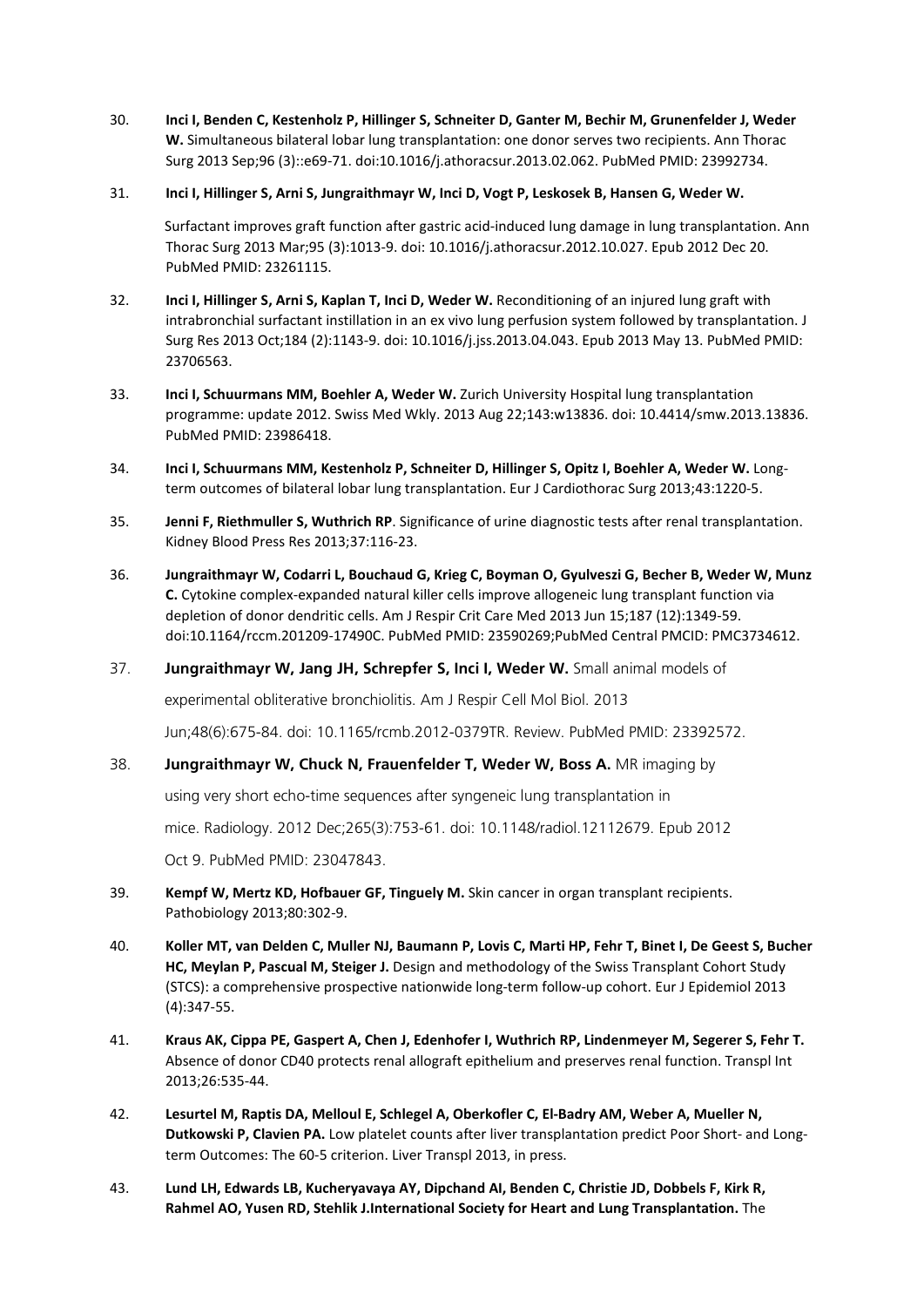Registry of the International Society for Heart and Lung Transplantation: thirtieth official adult heart transplant report--2013; focus theme: age. J Heart Lung Transplant 2013 Oct;32 (10):951-64. doi: 10.1016/j.healun.2013.08.006. PubMed PMID: 24054804.

- 44. **Manuel O, Kralidis G, Müller NJ, Hirsch HH, Garzoni C, van Delden C, Berger C, Boggian K, Cusini A, Koller MT, Weisser M, Pascual M, Meylan PR**; the Swiss Transplant Cohort Study. Impact of Antiviral Preventive Strategies on the Incidence and Outcomes of Cytomegalovirus Disease in Solid Organ Transplant Recipients. Am J. Transplant. 2013 (9): 2402-10.
- 45. Melloul E, Raptis DA, Boss A, Pfammater T, Tschuor C, Tian Y, Graf R, Clavien PA, Lesurtel M, Small animal magnetic resonance imaging: an efficient tool to assess liver volume and intrahepatic vascular anatomy. J Surg Res 2013.
- 46. **Muehleisen B, Pazhenkottil A, French LE, Hofbauer GF.** Nonmelanoma skin cancer in organ transplant recipients: increase without delay after transplant and subsequent acceleration. JAMA Dermatol 2013;149:618-20.
- 47. **Ochsner G, Amacher R, Amstutz A, Plass A, Daners MS, Tevaearai H, Vandenberghe S, Wilhelm MJ, Guzzella L.** A novel interface for hybrid mock circulations to evaluate ventricular assist devices. IEEE Trans Biomed Eng 2013;60:507-16.
- 48. **Ochsner G, Amacher R, Wilhelm MJ, Vandenberghe S, Tevaearai H, Plass A, Amstutz A, Falk V, Schmid Daners M.** A Physiological Controller for Turbodynamic Ventricular Assist Devices Based on a Measurement of the Left Ventricular Volume. Artif Organs 2013 Epub ahead of print.
- 49. **Passweg JR, Baldomero H, Bargetzi M, Bucher C, Chalandon Y, Duchosal MA, Gratwohl A, Gungor T, Hess U, Leibundgut K, de Faveri GN, Ozsahin H, Pabst T, Renner C, Stern M, Stussi G, Schanz U.**  Haematopoietic stem cell transplantation: activity in Switzerland compared with surrounding European countries. Swiss Med Wkly 2013;143:w13757.
- 50. **Plock JA, Schnider JT, Solari MG, Zheng XX, Gorantla VS.** Perspectives on the use of mesenchymal stem cells in vascularized composite allotransplantation. Front Immunol. 2013 Jul 23; 4:175.
- 51. **Plock JA, Schnider JT, Schweizer R, Gorantla VS.** Are cultured mesenchymal stromal cells an option for immunomodulation in transplantation? Front Immunol. 2013 Feb 26;4:41.
- 52. **Raess M, Frohlich G, Roos M, Rusi B, Wilhelm MJ, Noll G, Ruschitzka F, Fehr T, Enseleit F.** Donorspecific anti-HLA antibodies detected by Luminex: predictive for short-term but not long-term survival after heart transplantation. Transpl Int 2013;26:1097-107.
- 53. Raptis DA, Limani P, Jang JH, Ungethum U, Tschuor C, Graf R, Humar B, Clavien PA. Gpr120 on Kupffer cells mediates hepatoprotective effects of omega3-fatty acids. J Hepatol 2013.
- 54. **Samaras P, Zardavas D, Petrausch U, Buset EM, Haile SR, Honegger H, Siciliano RD, Schanz U, Mischo A, Schafer NG, Taverna C, Knuth A, Stahel R, Renner C, Stenner-Liewen F.** Prognostic factors for survival in lymphoma patients after autologous stem cell transplantation. Swiss Med Wkly 2013;143:w13791.
- 55. **Schlegel A, De Rougemont O, Graf R, Clavien P-A, Dutkowski P.** Protective mechanisms of endischemic cold machine perfusion in DCD liver grafts. Journal of Hepatology 2013;58:278-286.
- 56. **Schlegel A, Graf R, Clavien P-A, Dutkowski P.** Hypothermic oxygenated perfusion (HOPE) protects from biliary injury in a rodent model of DCD liver transplantation. Journal of Hepatology 2013;59:984- 991.
- 57. **Schlenk RF, Taskesen E, van Norden Y, Krauter J, Ganser A, Bullinger L, Gaidzik VI, Paschka P, Corbacioglu A, Gohring G, Kundgen A, Held G, Gotze K, Vellenga E, Kuball J, Schanz U, Passweg J, Pabst T, Maertens J, Ossenkoppele GJ, Delwel R, Dohner H, Cornelissen JJ, Dohner K, Lowenberg B.**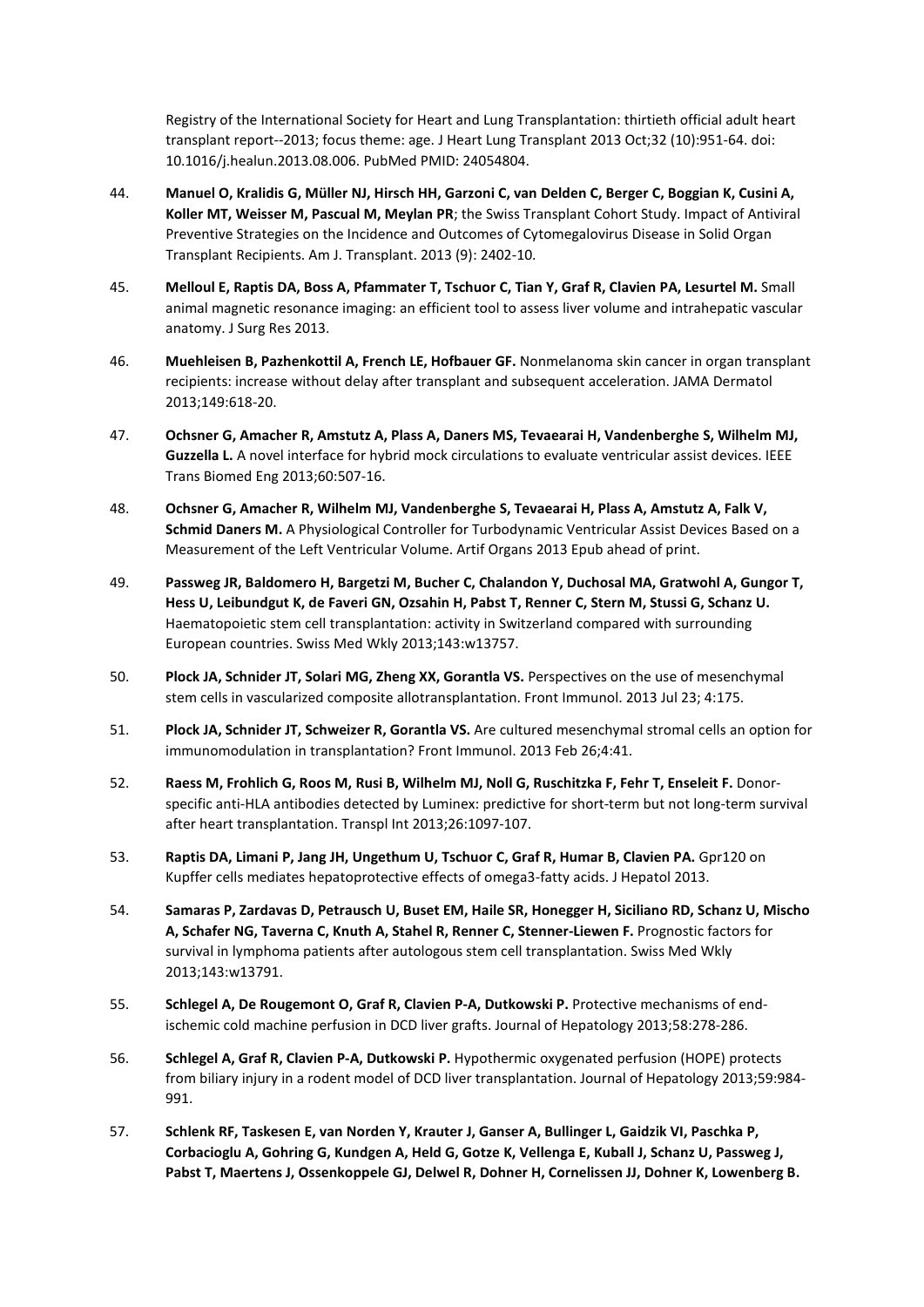The value of allogeneic and autologous hematopoietic stem cell transplantation in prognostically favorable acute myeloid leukemia with double mutant CEBPA. Blood 2013;122:1576-82.

- 58. **Schmid-Mohler G, Fehr T, Witschi P, Albiez T, Biotti B, Spirig R.** [Development of an evidence-based self-management programme for patients in the first year after renal transplantation with a focus on prevention of weight gain, physical exercise and drug adherence]. Pflege 2013;26:191-205.
- 59. **Schnider JT, Weinstock M, Plock JA, Solari MG, Venkataramanan R, Zheng XX, Gorantla VS.** Sitespecific immunosuppression in vascularized composite allotransplantation: prospects and potential. Clin Dev Immunol. 2013; 2013:495212.
- 60. **Schuurmans MM, Benden C, Inci I.** Practical approach to early postoperative management of lung transplant recipients. Swiss Med Wkly 2013 Apr 9;143:w13773. doi: 10.4414/smw.2013.13773. Review. PubMed PMID: 23572438.
- 61. **Seckin D, Barete S, Euvrard S, Frances C, Kanitakis J, Geusau A, Del Marmol V, Harwood CA, Proby CM, Ali I, Gulec AT, Durukan E, Lebbe C, Alaibac M, Laffitte E, Cooper S, Bouwes Bavinck JN, Murphy GM, Ferrandiz C, Mork C, Cetkovska P, Kempf W, Hofbauer GF.** Primary cutaneous posttransplant lymphoproliferative disorders in solid organ transplant recipients: a multicenter European case series. Am J Transplant 2013;13:2146-53.
- 62. **Stehlik J, Hosenpud JD, Edwards LB, Hertz MI, Mehra MR. International Society for Heart and Lung Transplantation.** ISHLT International Registry for Heart and Lung Transplantation--into the fourth decade, from strength to strength. J Heart Lung Transplant 2013 Oct;32 (10):941-50. doi: 10.1016/j.healun.2013.08.009. PubMed PMID: 24054803.
- 63. **Templin C, Ghadri JR, Noll G, Luscher TF, Ruschitzka F.** Allograft vasculopathy vs. coronary artery disease: comparison by optical coherence tomography. Eur Heart J 2013;34:137.
- 64. **Terwijn M, van Putten WL, Kelder A, van der Velden VH, Brooimans RA, Pabst T, Maertens J, Boeckx N, de Greef GE, Valk PJ, Preijers FW, Huijgens PC, Drager AM, Schanz U, Jongen-Lavrecic M, Biemond BJ, Passweg JR, van Gelder M, Wijermans P, Graux C, Bargetzi M, Legdeur MC, Kuball J, de Weerdt O, Chalandon Y, Hess U, Verdonck LF, Gratama JW, Oussoren YJ, Scholten WJ, Slomp J, Snel AN, Vekemans MC, Lowenberg B, Ossenkoppele GJ, Schuurhuis GJ.** High prognostic impact of flow cytometric minimal residual disease detection in acute myeloid leukemia: data from the HOVON/SAKK AML 42A study. J Clin Oncol 2013;31:3889-97.
- 65. **Tsushima Y, Jang JH, Wurnig MC, Boss A, Suzuki K, Weder W, Jungraithmayr W.** Mastering mouse lung transplantation from scratch--a track record. J Surg Res 2013 Nov;185 (1):426-32. doi.10.1016/j.jss.2013.05.091. Epub 2013 Jun 19. PubMed PMID: 23890404.
- 66. **Tsushima Y, Jang JH, Yamada Y, Schwendener R, Suzuki K, Weder W, Jungraithmayr W.** The depletion of donor macrophages reduces ischaemia-reperfusion injury after mouse lung transplantation. Eur J Cardiothorac Surg 2013 Oct 10. [Epub ahead of print] PubMed PMID: 24113322.
- 67. **Vital D, Hofer M, Benden C, Holzmann D, Boehler A.** Impact of sinus surgery on pseudomonal airway colonization, bronchiolitis obliterans syndrome and survival in cystic fibrosis lung transplant recipients. Respiration 2013;86 (1):25-31. doi: 10.1159/000339627. Epub 2012 Aug 22. PubMed PMID: 22922656.
- 68. **Vital D, Holzmann D, Boehler A, Hofer M.** Chronic infection with Pseudomonas aeruginosa in cystic fibrosis: a risk factor for nasal polyposis after lung transplantation. Transplantation 2013 Jun 27;95 (12):1548-53. doi: 10.1097/TP.0b013e31829282cd. PubMed PMID: 23624545.
- 69. **Vital D, Holzmann D, Boehler A, Hofer M.** Nasal polyposis in lung transplant recipients with cystic fibrosis. J Cyst Fibros 2013 May;12 (3):266-70. doi: 10.1016/jcf.2012.08.013. Epub 2012 Sep 18. PubMed PMID: 22998935.